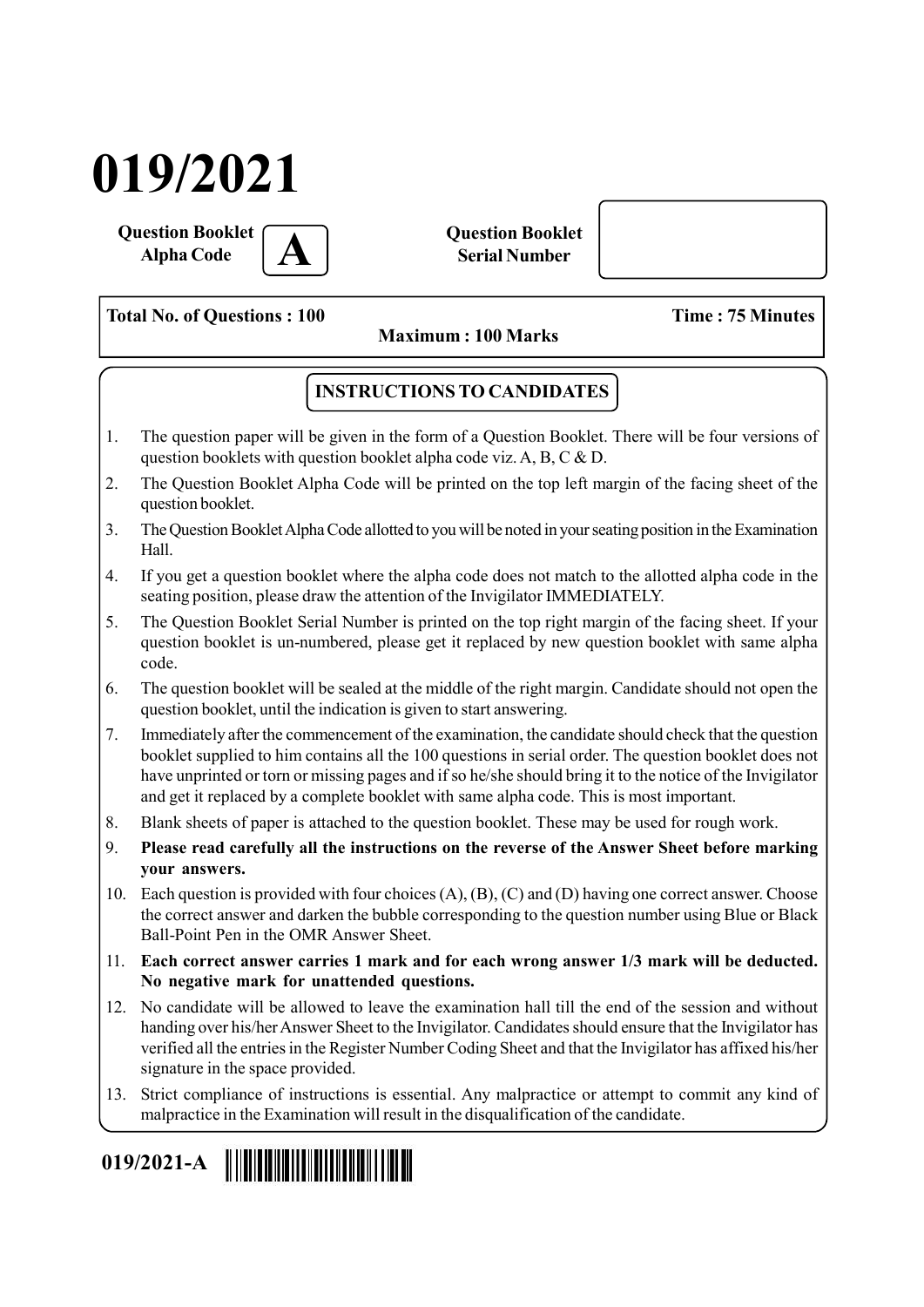$019/2021$  and  $2$  and  $4$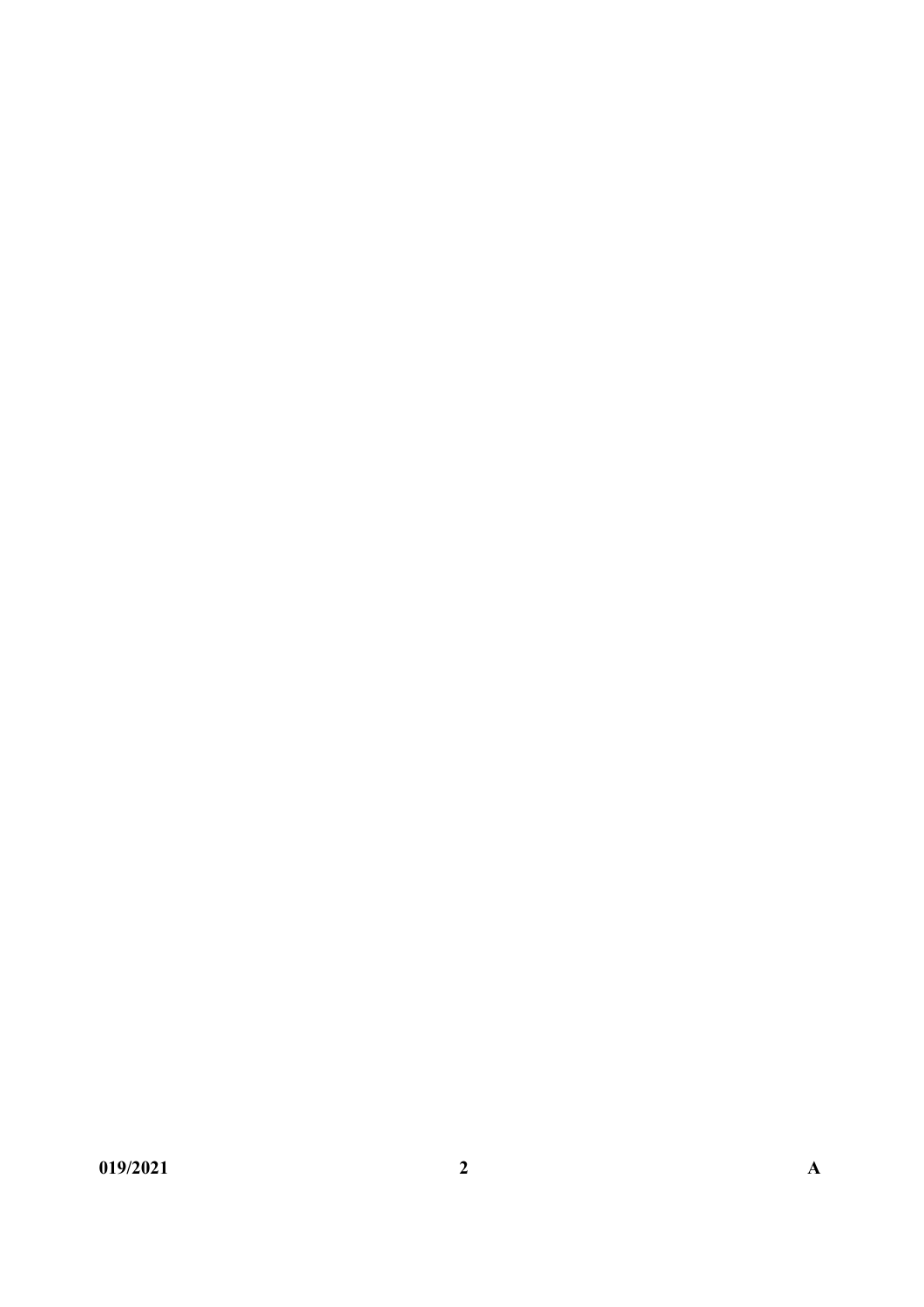# 019/2021

#### Total Marks : 100 Marks

#### Time : 1 hour and 15 minutes

- 1. Consider the following statement regarding a projectile:
	- (1) The acceleration is not zero anywhere along its trajectory.
	- (2) Its velocity at the highest point is zero.
	- (3) The horizontal and vertical components of its motion are completely independent of each other.

Which among the above statements are true ?

- (A) Only (1) (B) Only (1) & (3) (C) Only (2) & (3) (D) All (C) Only (2)  $& (3)$
- 2. Two objects have equal kinetic energies. How do the magnitudes of their momenta  $p_1$ and  $p_2$  compare ?
- (A)  $p_1 > p_2$ (B)  $p_1 < p_2$ (C)  $p_1 = p_2$ (D) Insufficient information
- 3. If the position coordinates of a particle moving in a plane is given by  $\vec{r} = r(\cos\omega t \hat{i} + \hat{j} + \hat{k})$  $\sin\omega t$ ;  $\hat{j}$ ), then the velocity of the particle is given by
- (A)  $\vec{v} = r\omega(\sin \omega t \hat{i} + \cos \omega t \hat{j})$  (B)  $\vec{v}$  $\vec{v} = r\omega(-\sin \omega t \hat{i} + \cos \omega t \hat{j})$
- (C)  $\vec{v} = r(\sin \omega t \hat{i} + \cos \omega t \hat{j})$ (D)  $\vec{v} = r(-\sin \omega t \hat{i} + \cos \omega t \hat{j})$
- 4. Which among the following is **NOT TRUE** about fictitious forces?
	- (A) The fictitious force in a uniformly accelerating system behaves exactly like a constant gravitational force.
	- (B) The fictitious force in a uniformly accelerating system is constant and is proportional to the mass.
	- (C) The fictitious force on an extended body acts at the centre of mass.
	- (D) Fictitious forces originate due to interaction between bodies.
- 5. Which among the following is NOT a velocity-dependent force ?
	- (A) Gravitational force (B) Centrifugal force
	- (C) Coriolis force (D) Frictional force
- 6. There exists a closed curve C to which nearby trajectories can either spiral in or they can spiral away from C. Then C is
	- (A) a fixed point. (B) a limit cycle.
		-
	- (C) a phase space. (D) an infinite tori.
- 7. Which among the following is an example of unconstrained motion ?
	- (A) Two particles moving solely under their mutual gravitational attraction.
	- (B) A particle sliding on a wire.
	- (C) A particle attached to a cylinder rolling on a fixed surface.
	- (D) Swinging bob of a pendulum.
-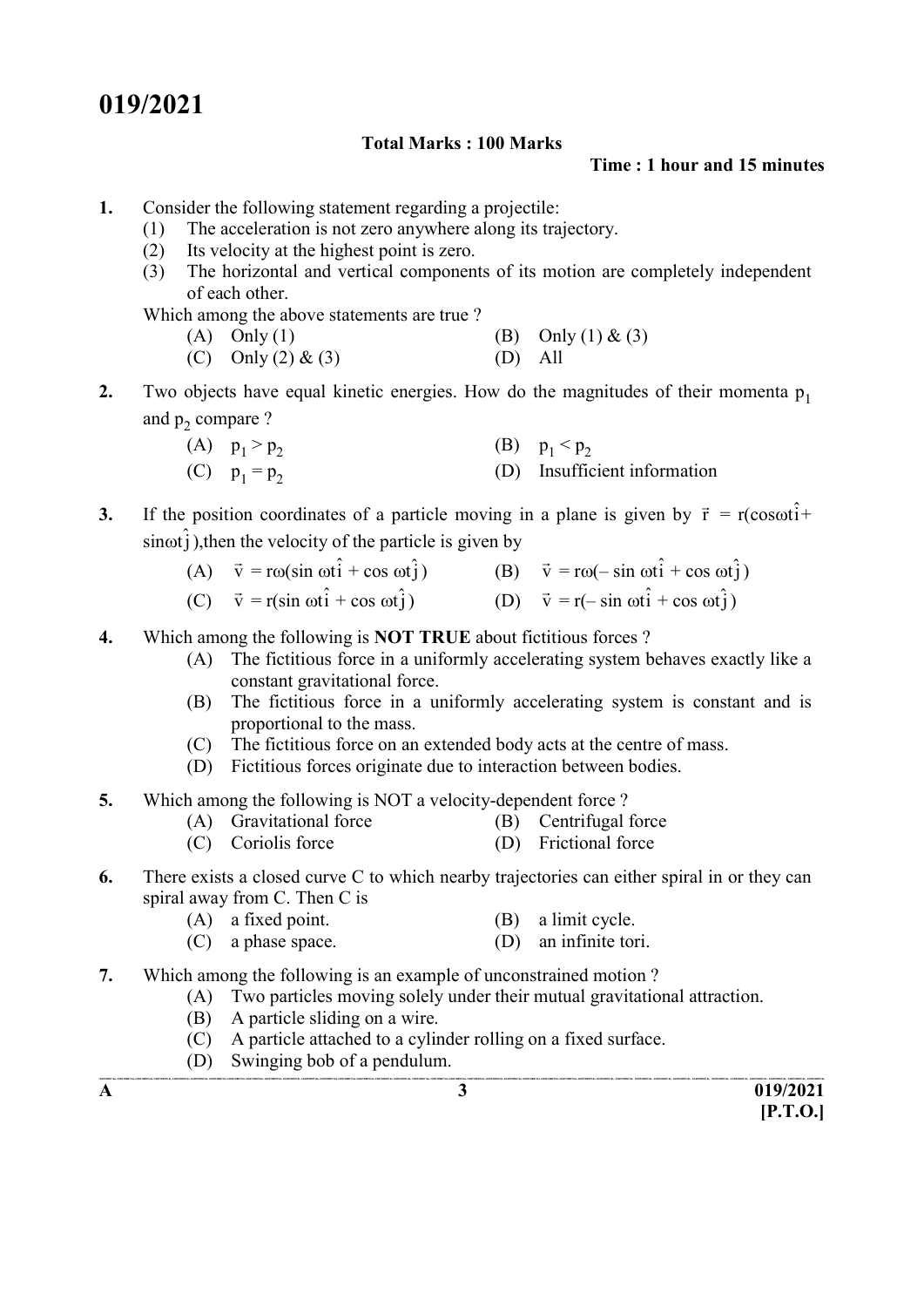8. The Lagrangian of a system is given by

 $L =$ 2  $\frac{1}{2}M\dot{x}^2 +$ 2  $\frac{1}{2}$  m( $\dot{x}^2 + \dot{y}^2 + 2\dot{x}\dot{y}$  cos  $\alpha$ ) + mgy sin  $\alpha$ . Which among the following

represent the components of momenta of the system ?

(A) 
$$
p_y = m(\dot{x} + \dot{y} \cos \alpha)
$$
  
\n(B)  $p_x = m(\dot{y} + \dot{x} \cos \alpha)$   
\n(C)  $p_x = M\dot{x} + m(\dot{x} + \dot{y} \cos \alpha)$   
\n(D)  $p_y = M\dot{y} + m(\dot{y} + \dot{x} \cos \alpha)$ 

- 9. Which among the following helps in converting the Lagrangian equations into a Hamiltonian ?
	- (A) Lorentz transform (B) Legendre transform
	- (C) Fourier transform (D) Laplace transform
- 10. Which among the following correctly represent the Hamiltonian of a simple pendulum ?

(A) 
$$
H = \frac{p_{\theta}^2}{2ml^2} - mg\cos\theta
$$
 (B)  $H = \frac{p_{\theta}^2}{2ml^2} - mgl\sin\theta$   
\n(C)  $H = \frac{p_{\theta}^2}{2ml^2} - mgl\cos\theta$  (D)  $H = \frac{p_{\theta}^2}{2ml^2} - mg\sin\theta$ 

- 11. Which among the following is expressed by saying that the Hamiltonian phase flow preserves volume ?
	- (A) Fermat's principle (B) Hamilton's principle
	- (C) Euler Lagrange theorem (D) Liouville's theorem
- 12. If  $\Omega$  is the angular velocity of a particle of mass m that moves with velocity v in a noninertial frame, the magnitude of the Coriolis force acting on the body is given by
	- (A)  $m\Omega \times r$  (B)  $2 m\Omega \times v$ (C)  $m\Omega \times (\Omega \times r)$  (D)  $m\Omega \times (\Omega \times v)$
- 13. The eigen values of the matrix  $\begin{bmatrix} 2 & 5 \\ 2 & 2 \end{bmatrix}$  $\rfloor$  $\overline{\phantom{a}}$ ļ. Ŀ Ľ 3 2 2 3 , are :  $(A)$  –1, 1 (B) 1, 1 (C)  $-1, 5$  (D)  $1, -5$

14. Which among the following is NOT a correct representation of complex functions ?

(A) 
$$
cos(z) = \frac{e^{iz} + e^{-iz}}{2}
$$
 (B)  $sin(z) = \frac{e^{iz} - e^{-iz}}{2i}$   
\n(C)  $cosh(z) = \frac{e^{z} + e^{-z}}{2}$  (D)  $sinh(z) = \frac{e^{z} - e^{-z}}{2i}$ 

15. Which among the following equations relate the Cartesian to the cylindrical unit vectors ?

(A) 
$$
\hat{\mathbf{r}} = \cos\phi \hat{\mathbf{i}} + \sin\phi \hat{\mathbf{j}}; \ \phi = -\sin\phi \hat{\mathbf{i}} + \cos\phi \hat{\mathbf{j}}; \ \hat{\mathbf{z}} = \hat{\mathbf{z}}
$$

- (B)  $\hat{r} = \cos\phi \hat{i} \sin\phi \hat{j}$ ;  $\phi = \sin\phi \hat{i} \cos\phi \hat{j}$ ;  $\hat{z} = \cos\phi \hat{z}$
- (C)  $\hat{r} = \cos\phi \hat{i} + \sin\phi \hat{j}$ ;  $\phi = -\sin\phi \hat{i} + \cos\phi \hat{j}$ ;  $\hat{z} = \cos\phi \hat{z}$
- (D)  $\hat{r} = \cos\phi \hat{i} + \sin\phi \hat{j}$ ;  $\phi = \sin\phi \hat{i} + \cos\phi \hat{j}$ ;  $\hat{z} = \cos\phi \hat{z}$

 $019/2021$  A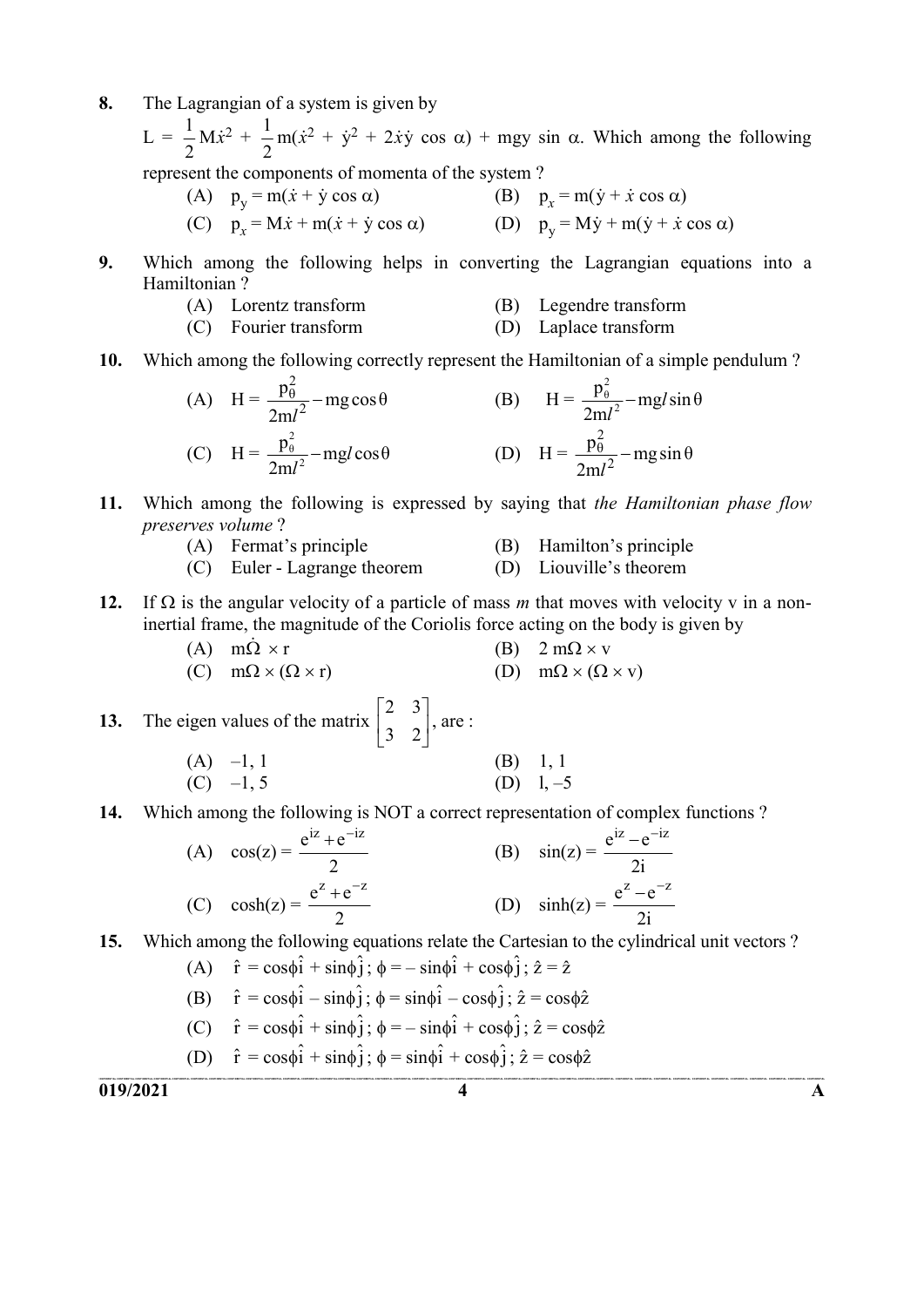| 16. The value of $(1 + i)^8$ is given by |  |
|------------------------------------------|--|
|------------------------------------------|--|

| $(A)$ 8  | $(B)$ 2 |  |
|----------|---------|--|
| $(C)$ 16 | $(D)$ 4 |  |

17. The recurrence relation

 $(2n+1) x P_n(x) = (n+1) P_{n+1}(x) + n P_{n-1}(x)$  corresponds to

- (A) Laguerre polynomials (B) Legendre polynomials
- (C) Hermite polynomials (D) Bessel polynomials

18. Bessel functions of the second kind is also known as:

- (A) Gamma function (B) Beta function
- (C) Generating function (D) Neumann function
- 19. Four coins are tossed simultaneously. What is the probability that none of them are heads ? (A) 1/16 (B) 1/4
	- (C) 3/8 (D) 1/2
- 20. Which among the following is likely to the be Fourier transform of the function  $f(x) = Ne^{-\alpha x^2}$ ?

(A) 
$$
\frac{N}{\sqrt{2\alpha}}e^{-x^2/4\alpha}
$$
 (B)  $\frac{N}{\sqrt{2\alpha}}e^{-\omega^2/4\alpha}$   
\n(C)  $\frac{N}{\sqrt{2\alpha}}e^{-\omega^2}$  (D)  $\frac{N}{\sqrt{2\alpha}}e^{-x^2/\alpha}$ 

#### 21. Which among the following is a current-controlled negative resistance device ?

- (A) A bi-junction transistor (B) A uni-junction transistor
	- (C) A field-effect transistor (D) A p-n junction diode

22. What is the state of a JFET defined by the condition  $V_{GS} = 0 V$ , and  $V_{DS} > |VP|$ ?

- (A)  $I_D$  becomes maximum. (B) Breakdown occurs in the channel.
- (C)  $I_{DSS}$  becomes maximum. (D) Becomes a voltage controlled resistor.

23. Which among the following materials is used to make a light dependent resistor ?

- (A) Gallium Arsenide (B) Indium Phosphide
- (C) Silicon (D) Cadmium Sulphide

24. Which is the most commonly used material to make IR LEDs?

- (A) Gallium Arsenide (B) Germanium
	- (C) Silicon (D) Cadmium Selenide
- 25. Which among the following materials is the least preferred in making a p-n junction solar cell ?
	- (A) Amorphous Silicon (B) Cadmium Telluride
	- (C) Lead Sulphide (D) Copper Indium Gallium diselenide
-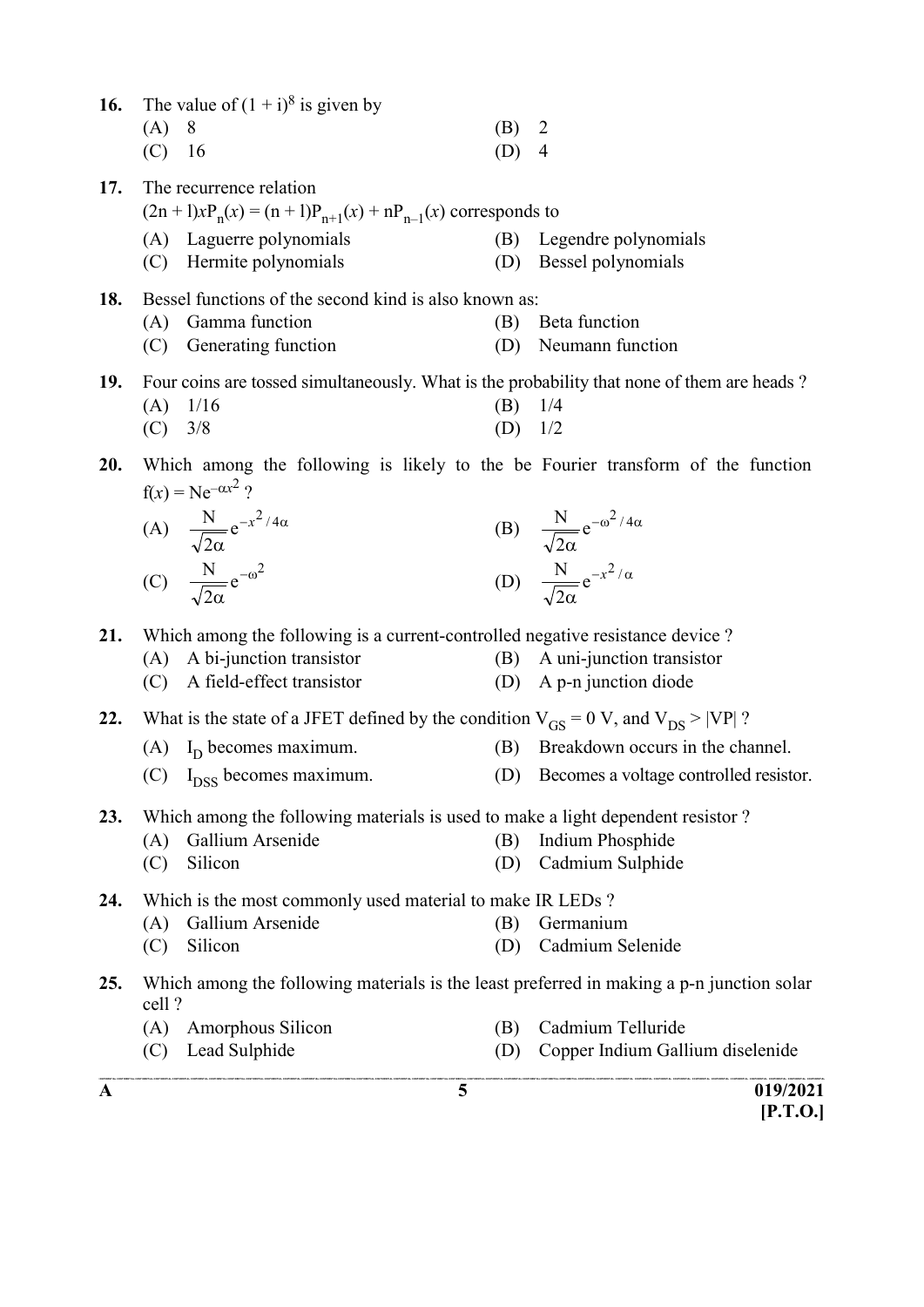26. Which among the following is NOT true about the Common Mode Rejection Ratio (CMRR) of an Op-Amp ?

(A) CMRR = 20 log<sub>10</sub> 
$$
\frac{A_d}{A_c}
$$
 dB.

- (B) The larger the value of CMRR, the better the circuit operation.
- (C) For large values of CMRR, the output voltage will be due mostly to the difference signal.
- (D) Larger the value of CMRR, the lower the chance that common-mode signal being rejected.
- 27. What will be the output voltage of the given circuit ?



28. Identify the following circuit :



- (A) Second order low pass filter (B) First order high pass filter
- (C) First order low pass filter (D) Second order high pass filter
- -
- 29. The noise produced by the random motion of charge carriers is
	- (A) flicker noise (B) shot noise
	- (C) Johnson noise (D) 1/f noise
- 30. Which is the modulation system in which there are pulses of constant amplitude and length but with varying timing ?
	- (A) Pulse Position Modulation (B) Pulse Width Modulation

(C) Pulse Code Modulation (D) Pulse Amplitude Modulation

- 
- 

 $019/2021$  6 A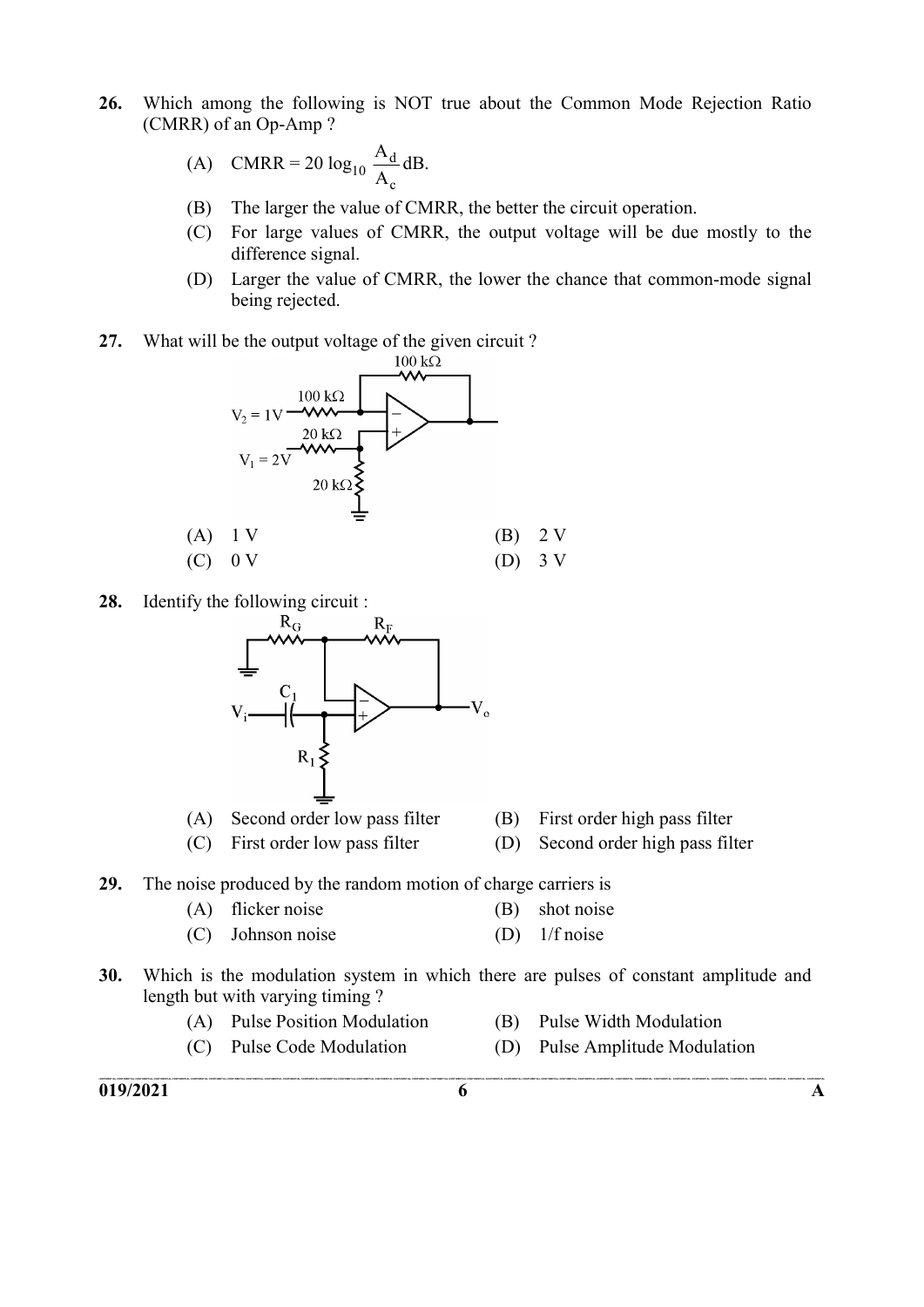- 31. Sky waves are refracted back to the Earth from
	- (A) the mesosphere (B) the ionosphere
	- (C) the stratosphere (D) they penetrate the atmosphere
- 32. A free electron has a kinetic energy of 100 eV. Its de Broglie wavelength will be
	- (A) 2.86 nm (B) 1.226 nm
	- (C) 0.1226 nm (D) 0.0286 nm

#### 33. Which among the following is NOT true about the Hilbert space ?

- (A)  $\mathcal{H}$  is a linear space.
- (B)  $\mathcal{H}$  is a complete inner product space.
- (C)  $\mathcal{H}$  has a defined scalar product that is strictly positive.
- (D)  $\mathcal{H}$  is inseparable.

34. The bra matrix of the ket 
$$
|\psi\rangle = \begin{pmatrix} -2i \\ 3+i \\ -4 \end{pmatrix}
$$
 is

(A)  $(2i \t3-i \t4)$  (B)  $(2i \t3-i \t-4)$ (C)  $(-2i \t3 + i \t4)$  (D)  $(2i - 3 + i \t4)$ 

35. If  $\hat{A}$  is an operator satisfying the eigen value equation

 $\hat{A} | \phi \rangle = \alpha | \phi \rangle$ , then which among the following equations is TRUE about its inverse ?

 $(A)$   $\hat{A}^{-1} | \phi \rangle = \alpha | \phi \rangle$  $^{2}$  |  $\phi$   $\rangle$ (C)  $\hat{A}^{-1} | \phi \rangle = \alpha^{-2} | \phi \rangle$  $\hat{A}^{-1} | \phi \rangle$  (D)  $\hat{A}^{-1} | \phi \rangle = \alpha^{-1} | \phi \rangle$ 

## 36. Identify the ODD one from the following matrices:

| (A) $\begin{pmatrix} 0 & 1 \\ 1 & 0 \end{pmatrix}$  | (B) $\begin{pmatrix} 0 & -i \\ i & 0 \end{pmatrix}$ |  |
|-----------------------------------------------------|-----------------------------------------------------|--|
| (C) $\begin{pmatrix} 0 & -i \\ 1 & 0 \end{pmatrix}$ | (D) $\begin{pmatrix} 1 & 0 \\ 0 & -1 \end{pmatrix}$ |  |

**37.** The potential expressed as  $V(r) = V_0 \frac{e^{-r/R}}{r}$ is known as

- (A) harmonic potential (B) Yukawa potential
- (C) hard sphere potential (D) Gaussian potential

## 38. Which among the following Hamiltonians stands for the simple harmonic oscillator ?

(A) 
$$
\hat{H} = \hbar \omega \left( \hat{a}^{\dagger} \hat{a} + \frac{1}{2} \right)
$$
 (B)  $\hat{H} = \hbar \omega \left( \hat{a}^{\dagger} \hat{a} + 1 \right)$   
\n(C)  $\hat{H} = \hbar \omega \left( \hat{a}^{\dagger} \hat{a} - 1 \right)$  (D)  $\hat{H} = \hbar \omega \left( \hat{a}^{\dagger} \hat{a} - \frac{1}{2} \right)$  (D)  $\hat{H} = \hbar \omega \left( \hat{a}^{\dagger} \hat{a} - \frac{1}{2} \right)$  (E)

 $[P.T.O.]$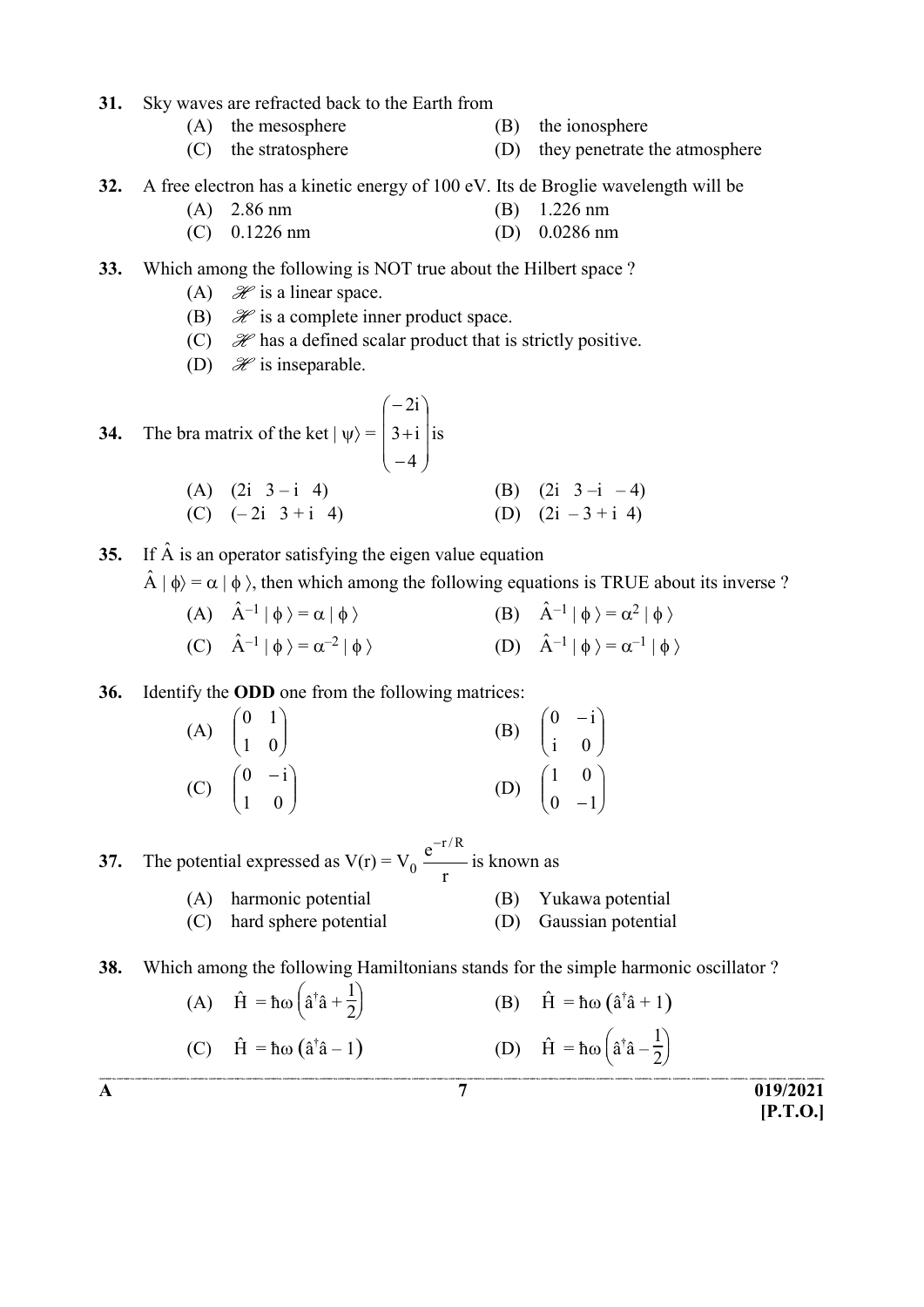**39.** The dispersion relation for a type of waves is  $\omega^2 = ak + bk^3$ . The wave number  $k_0$  for which the phase velocity equals the group velocity is

| (A) $\sqrt{\frac{a}{b}}$ |                                      | (B) $3\sqrt{\frac{a}{b}}$            |
|--------------------------|--------------------------------------|--------------------------------------|
|                          | (C) $\frac{1}{2} \sqrt{\frac{a}{b}}$ | (D) $\frac{1}{3} \sqrt{\frac{a}{b}}$ |

40. The radius of the second Bohr orbit of a singly ionised helium atom is

| $(A)$ 0.53 Å          | (B) $1.06 \text{ Å}$  |
|-----------------------|-----------------------|
| (C) $0.265 \text{ Å}$ | (D) $0.132 \text{ Å}$ |

41. An electric cooker that has 1000 W rating is switched on for ten minutes. How much heat does it produce ?

| (A) 600 kJ    | $(B)$ 60 kJ |
|---------------|-------------|
| $(C)$ 6000 kJ | $(D)$ 6 kJ  |

42. If a measurement x takes values  $1, 2, 3$  and 4 with probabilities 4  $\frac{1}{1}$  in each case, the values of  $\langle x \rangle$  will be

| $V_{\rm t}$ $V_{\rm t}$ $V_{\rm t}$ and $V_{\rm t}$ |                   |  |
|-----------------------------------------------------|-------------------|--|
| (A) $\frac{1}{4}$                                   | $(B)$ 1           |  |
| (C) $\frac{5}{2}$                                   | (D) $\frac{2}{5}$ |  |

**43.** A microcanonical ensemble has  $\Omega$  macro states, each with probability  $P_i = 1/\Omega$ . The entropy of the system is

| $(A)$ Zero                | (B) $k_B \ln \Omega$  |
|---------------------------|-----------------------|
| (C) $k_B \ln \frac{1}{Q}$ | (D) $-k_R \ln \Omega$ |

- **44.** If a quantum system is in one of a number of states  $|\psi_i\rangle$  with probability P<sub>i</sub>, then the entity defined by  $\rho = \sum I$  $P_i | \psi_i \rangle \langle \psi_i |$  is called
	- (A) Shannon entropy. (B) Probability density.
	- (C) Von Neumann entropy. (D) Density matrix.
- 45. The excess pressure p inside a spherical liquid droplet of radius r and surface tension  $\gamma$  is

| (A) $p = \frac{\gamma}{\gamma}$  | (B) $p = \frac{4\gamma}{r}$ |
|----------------------------------|-----------------------------|
| (C) $p = \frac{2\gamma}{\gamma}$ | $(D)$ zero                  |

i

 $019/2021$  and  $8$  and  $4$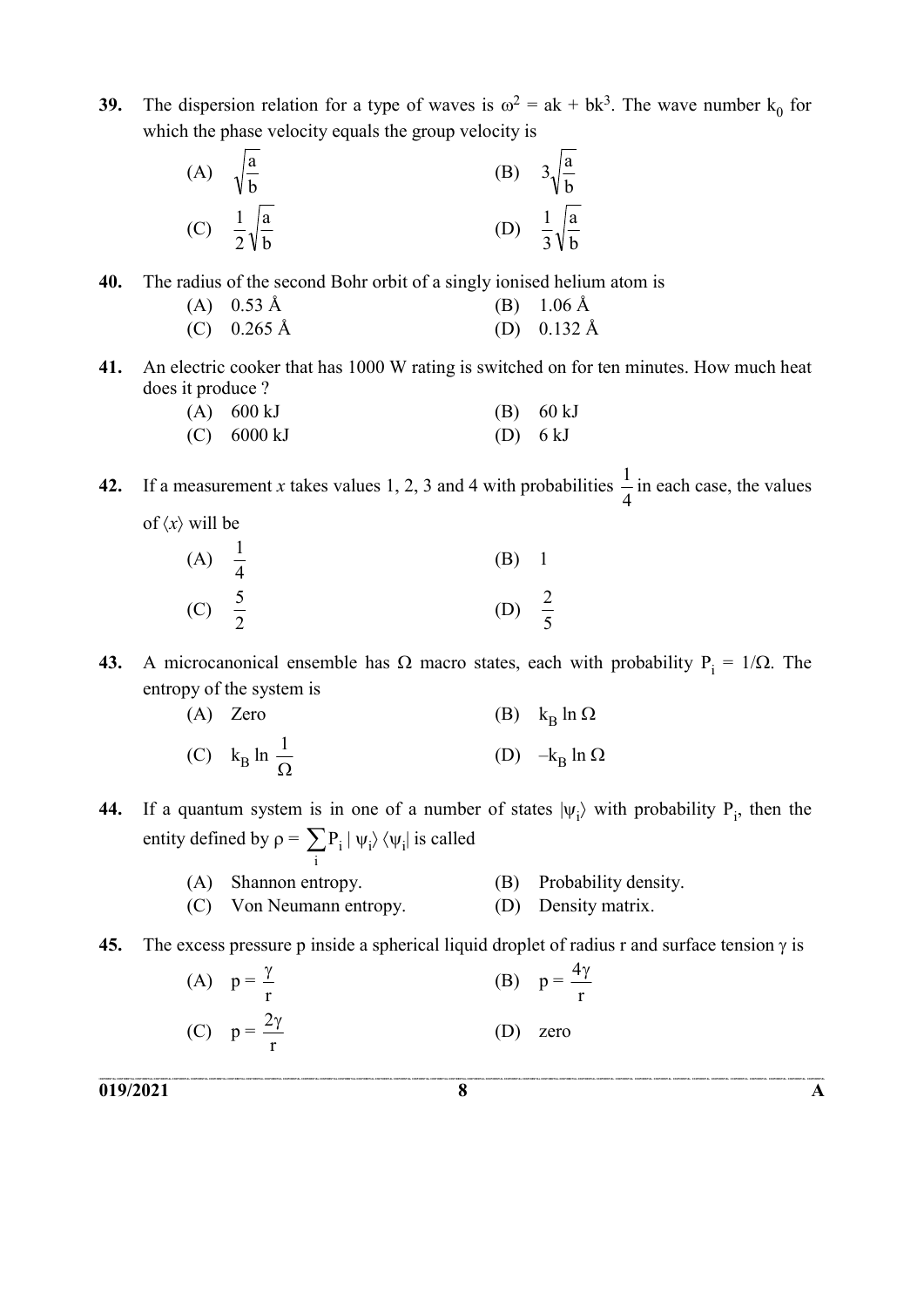46. A system can occupy energy level –  $\delta/2$  or  $\delta/2$ . Then the partition function of the system is

(A) 
$$
Z = \cosh\left(\frac{\beta \delta}{2}\right)
$$
  
\n(B)  $Z = 2 \cosh\left(\frac{\beta \delta}{2}\right)$   
\n(C)  $Z = \sinh\left(\frac{\beta \delta}{2}\right)$   
\n(D)  $Z = 2 \sinh\left(\frac{\beta \delta}{2}\right)$ 

47. The Gibbs function per particle of a thermodynamic system is called as

- (A) Helmholtz function (B) Enthalpy
- (C) entropy (D) Chemical potential
- 48. Which among the following proportionality is true about Einstein's A and B co-efficients and the frequency ?

(A) 
$$
\frac{A}{B} \propto \omega
$$
  
\n(B)  $\frac{A}{B} \propto \omega^2$   
\n(C)  $\frac{A}{B} \propto \omega^3$   
\n(D)  $\frac{A}{B} \propto \omega^{-2}$ 

49. At high temperatures, the molar heat capacity of a Debye solid saturates to a value of

(A) 3R  
\n(B) 
$$
\frac{3}{2}
$$
R  
\n(C) 2R  
\n(D) R

50. The occupancy of the states for fermions is given by

(A) 
$$
\bar{n} = \frac{1}{e^{(\epsilon - \mu)/kT} - 1}
$$
 (B)  $\bar{n} = \frac{1}{e^{(\epsilon - \mu)/kT} + 1}$   
(C)  $\bar{n} = \frac{1}{1 - e^{(\epsilon - \mu)/kT}}$  (D)  $\bar{n} = \frac{1}{1 - e^{-(\epsilon - \mu)/kT}}$ 

- **51.** The abrupt accumulation of atoms in the ground state at temperatures below  $T_c$  is called
	- (A) superconducting transition (B) superfluidity
		-
	- (C) supersaturation (D) Bose-Einstein condensation

#### 52. A white dwarf star is

- (A) a degenerate Bose gas. (B) a non-degenerate Fermi gas.
	-
- (C) a degenerate Fermi gas. (D) a non-degenerate Bose gas.
- 53. Which among the following is NOT true about atomic nuclei ?
	- (A) The atomic number Z equals the number of protons in the nucleus.
	- (B) The neutron number N equals the number of neutrons in the nucleus.
	- (C) The mass number A equals the number of nucleons in the nucleus.
	- (D) The isotopes of an element have the same A value but different N and Z values.
- A  $9$  019/2021  $[P.T.O.]$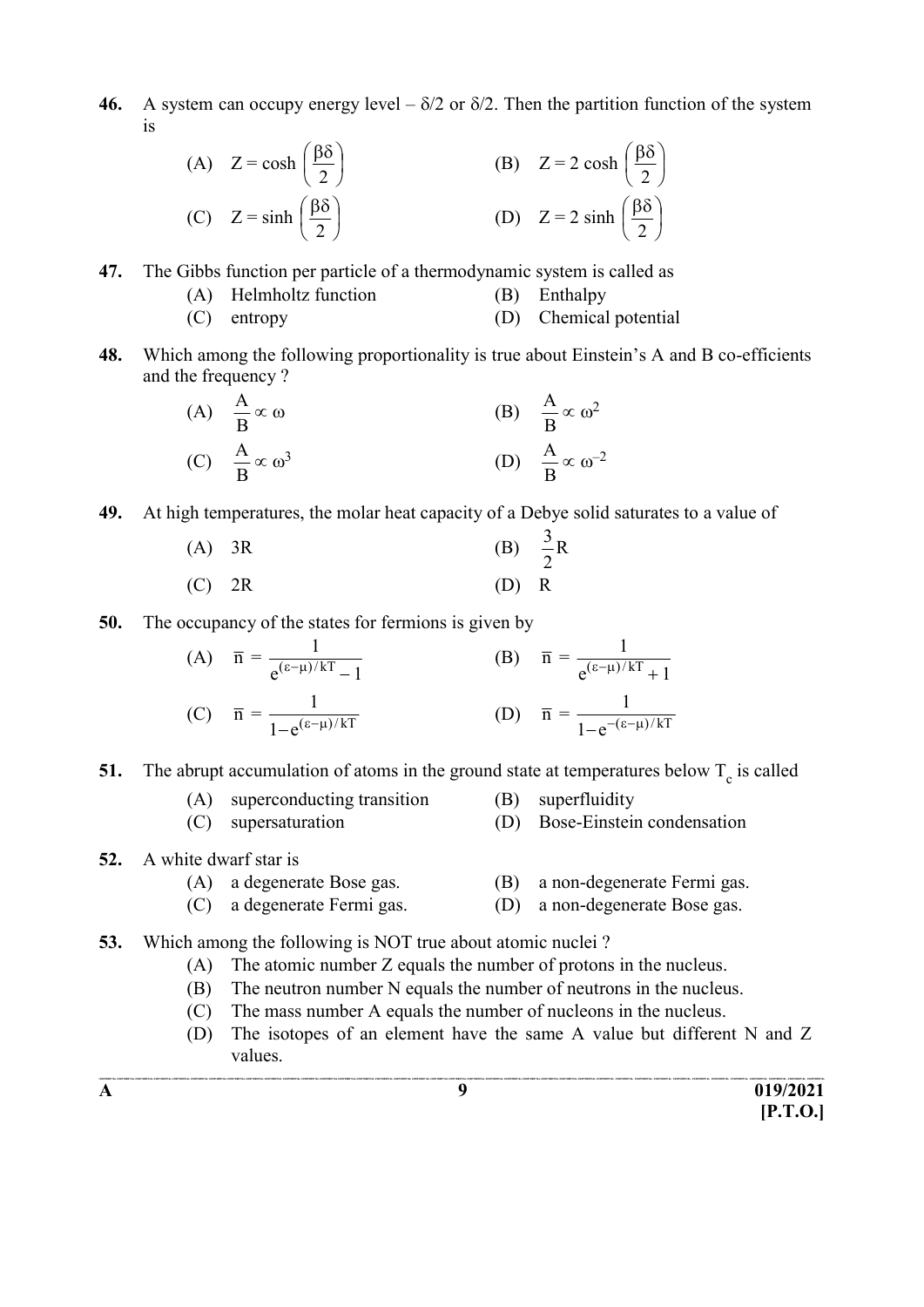54. Which among the following numerical quantity corresponds to the magnitude of nuclear density ?

| (A) $10^9 \text{ kg/m}^3$       | (B) $10^{12}$ kg/m <sup>3</sup> |
|---------------------------------|---------------------------------|
| (C) $10^{17}$ kg/m <sup>3</sup> | (D) $10^3$ kg/m <sup>3</sup>    |

- 55. The magnetic resonance imaging (MRI) works exceptionally well for viewing internal tissues in human body. Which among the following is the most likely reason for this ?
	- (A) About two-thirds of the atoms in the human body are hydrogen.
	- (B) Human body does not absorb radio waves.
	- (C) RF signals cause no damage to the cellular structures.
	- (D) Tissues do not absorb magnetic energy.
- 56. Identify the missing particle in the nuclear decay

| ${}_{7}^{\text{A}}\text{X} \rightarrow {}_{7+1}^{\text{A}}\text{Y} + ? + \nu$ |              |
|-------------------------------------------------------------------------------|--------------|
| (A) Electron                                                                  | (B) Positron |
| (C) Neutron                                                                   | (D) Proton   |

57. Which is the stable end product of the Neptunium radioactive series ?

| (A) $^{206}_{82}Pb$ | (B) $^{207}_{82}Pb$  |
|---------------------|----------------------|
| (C) $^{208}_{82}Pb$ | (D) $^{209}_{83}$ Bi |

58. Which among the following force carrying particles are exchanged in strong nuclear interaction ?

| (A) $W^{\pm}$ bosons | (B) Gluons  |
|----------------------|-------------|
| $(C)$ $Z^0$ bosons   | (D) Photons |

- 59. Which is the practical application of pair annihilation process in medical diagnostics ?
	- (A) Linear accelerator (B) CT scanning
	- (C) Positron emission tomography (D) Magnetic resonance imaging
- 60. Identify the reaction that does not conserve strangeness:

| (A) $\pi^-$ + p $\rightarrow$ K <sup>0</sup> + $\Lambda$ <sup>0</sup> | (B) $\pi^-$ + p $\rightarrow$ K <sup>0</sup> + n |
|-----------------------------------------------------------------------|--------------------------------------------------|
| (C) $\pi^0$ + n $\rightarrow$ K <sup>+</sup> + $\Sigma^-$             | (D) $p + \pi^{-} \rightarrow K^{+} + K^{-} + n$  |

61. Which of the following is the quark structure of the  $\Omega^-$  particle ?

| $(A)$ uud | $(B)$ uss |  |
|-----------|-----------|--|
| $(C)$ uus | $(D)$ sss |  |

62. The ratio of thermal to electrical conductivity  $(K/\sigma)$  for any metal is proportional to its temperature T. This is statement is known as

| (A) Lorentz law           | $(B)$ Ohm's law                                    |
|---------------------------|----------------------------------------------------|
| $(C)$ Windowsom Executive | $(D)$ $I_{\text{av}}1_{\text{av}}$ $I_{\text{av}}$ |

(C) Wiedemann-Franz law (D) Joule's law

 $019/2021$  A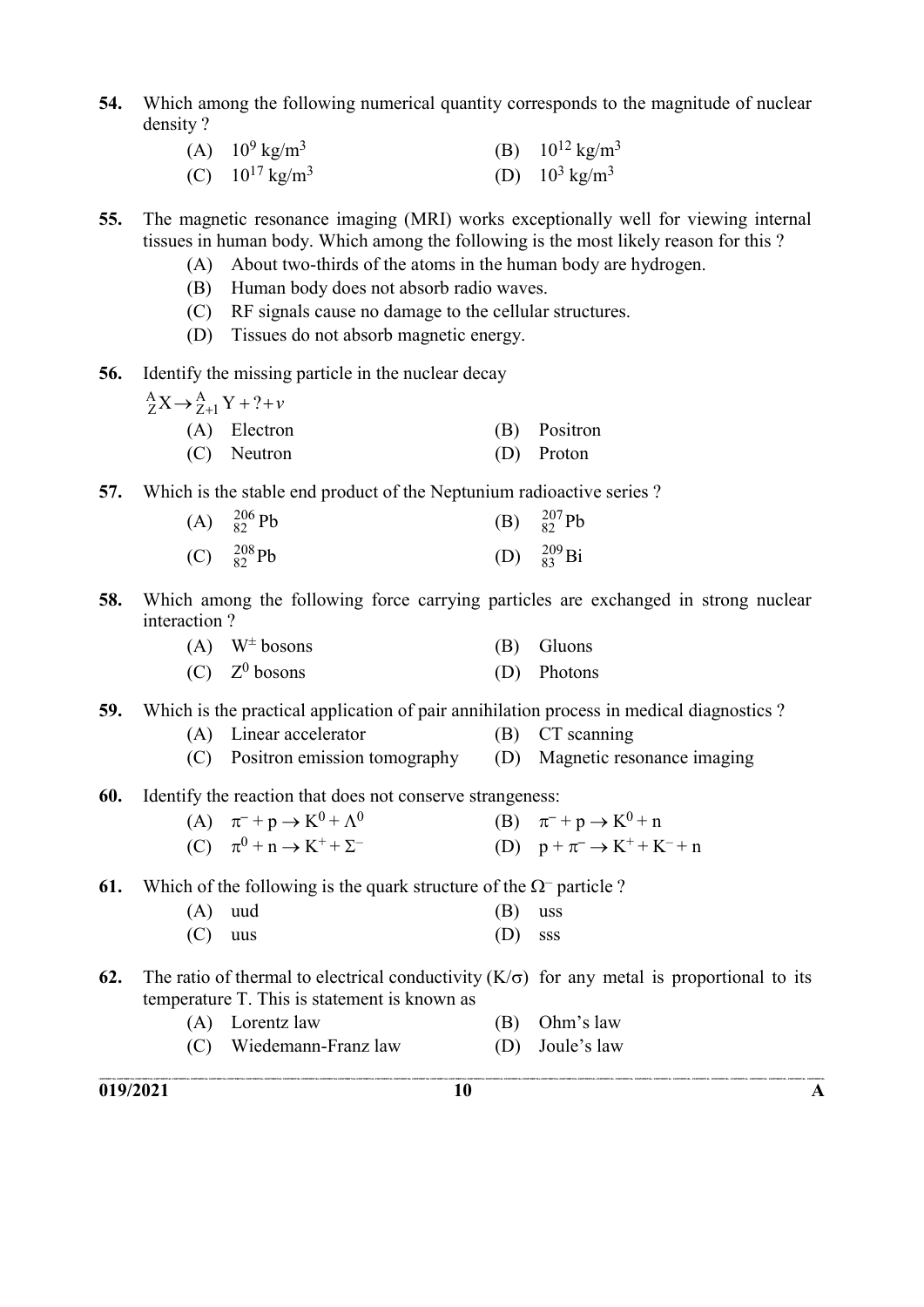| $\mathbf{A}$ |          |                                                                                  | 11  | 019/2021<br>[P.T.O.]                                                                                        |
|--------------|----------|----------------------------------------------------------------------------------|-----|-------------------------------------------------------------------------------------------------------------|
|              | (C)      | 67.7%                                                                            | (D) | 50%                                                                                                         |
|              | (A)      | Zero                                                                             | (B) | 32.3%                                                                                                       |
|              |          | outside the first Bohr radius?                                                   |     |                                                                                                             |
| 71.          |          |                                                                                  |     | What is the probability that the electron in the ground state of hydrogen will be found                     |
|              | (C)      | Meissner effect                                                                  | (D) | Ginzburg-London effect                                                                                      |
|              |          | (A) Flux quantisation                                                            | (B) | Josephson effect                                                                                            |
|              |          | phenomenon is called                                                             |     |                                                                                                             |
|              |          |                                                                                  |     | generated to screen the fields from penetrating into the bulk of the sample. This                           |
| 70.          |          |                                                                                  |     | When a superconducting sample is placed in a magnetic field, super currents are                             |
|              | (C)      | Technetium                                                                       |     | (D) Aluminium                                                                                               |
|              |          | (A) Niobium                                                                      |     | (B) Vanadium                                                                                                |
| 69.          |          | Identify the Type -1 superconductor among the following :                        |     |                                                                                                             |
|              |          | (C) $g(E) \propto E^{3/2}$                                                       |     | (D) $g(E) \propto E^{-1/2}$                                                                                 |
|              |          | (A) $g(E) \propto E$                                                             |     | (B) $g(E) \propto E^{1/2}$                                                                                  |
| 68.          |          |                                                                                  |     | The density of states for a bulk three-dimensional semiconducting crystal is given by:                      |
|              |          |                                                                                  |     |                                                                                                             |
|              | (C)      | $2 \text{ m}/3$                                                                  | (D) | m/4                                                                                                         |
|              | (A)      | ${\rm m}$                                                                        | (B) | m/2                                                                                                         |
|              | given by |                                                                                  |     |                                                                                                             |
| 67.          |          |                                                                                  |     | The dispersion relation for an electron is given by $E(k) = \frac{\hbar^2 k^2}{2m}$ . Its effective mass is |
|              |          |                                                                                  |     |                                                                                                             |
|              | (C)      | Sodium Chloride                                                                  | (D) | Magnesium                                                                                                   |
| 66.          | (A)      | Identify the crystal that has ionic bonding<br>Diamond                           | (B) | Silicon                                                                                                     |
|              |          |                                                                                  |     |                                                                                                             |
|              | (C)      | 0.34                                                                             | (D) | 0.52                                                                                                        |
|              | (A)      | 0.68                                                                             | (B) | 0.74                                                                                                        |
| 65.          |          | What is the packing fraction of a simple cubic lattice?                          |     |                                                                                                             |
|              | (C)      | Face-centred cubic                                                               | (D) | Hexagonal                                                                                                   |
|              | (A)      | Simple cubic                                                                     | (B) | Body-centred cubic                                                                                          |
|              |          | $a_1 = a\hat{x}, a_2 = a\hat{y}, a_3 = \frac{a}{2}(\hat{x} + \hat{y} + \hat{z})$ |     |                                                                                                             |
| 64.          |          | Identify the lattice represented by the primitive vectors                        |     |                                                                                                             |
|              |          |                                                                                  |     |                                                                                                             |
|              | (C)      | Amorphous Silicon                                                                | (D) | Gallium Arsenide                                                                                            |
|              | (A)      | Crystalline Silicon                                                              | (B) | Indium Arsenide                                                                                             |
| 63.          |          | Identify the indirect band gap material :                                        |     |                                                                                                             |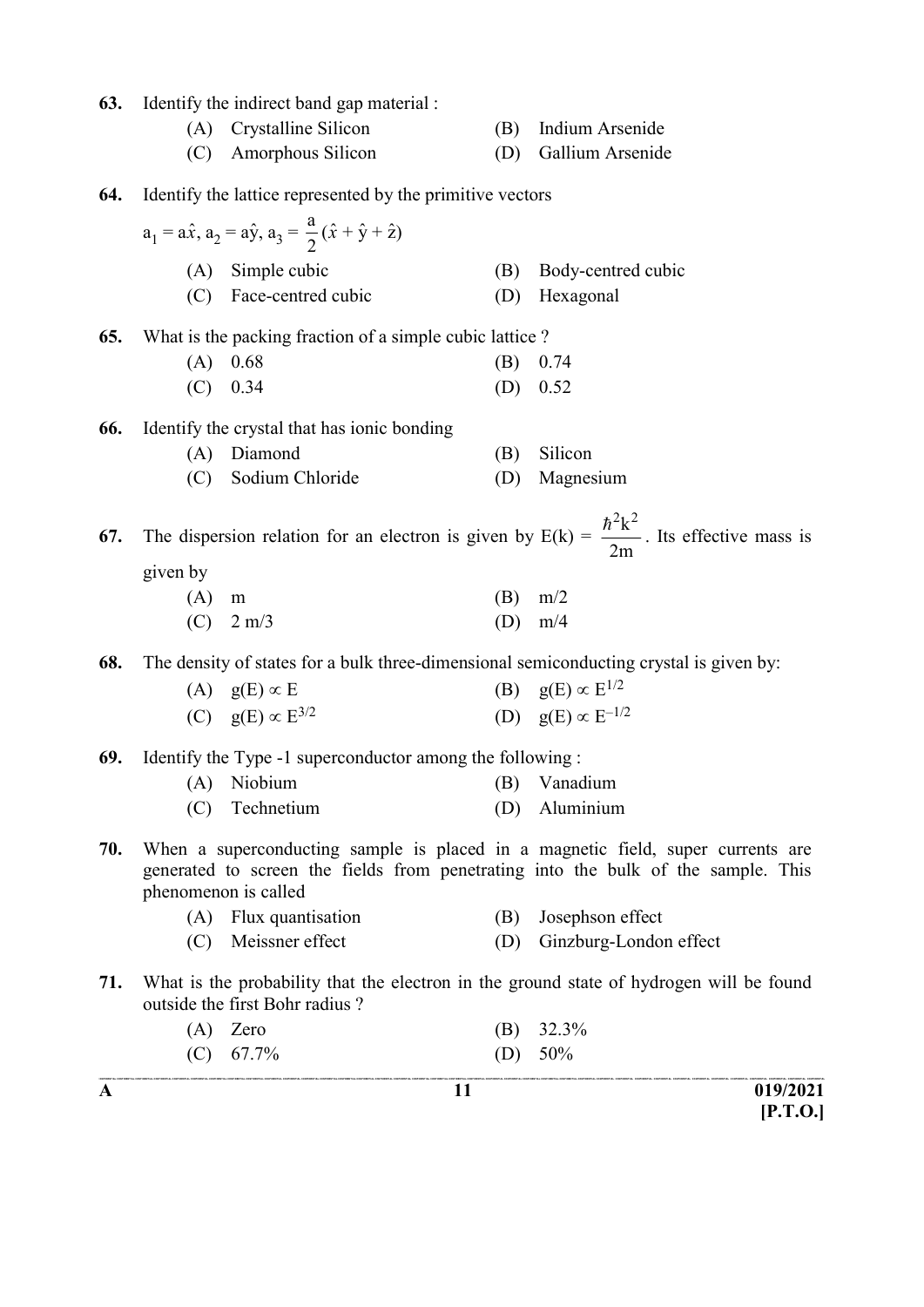- 72. Which among the following transitions is responsible for one of the lines in the sodium doublet in a sodium vapour lamp ?
	- (A)  $3P_{3/2} \rightarrow 3S_{3/2}$  (B)  $3P_{5/2} \rightarrow 3S_{3/2}$ (C)  $3P_{5/2} \rightarrow 3S_{1/2}$  (D)  $3P_{1/2} \rightarrow 3S_{1/2}$
- 73. Identify the correct equation for allowed values of the rotational energy of a diatomic molecule:

(A) 
$$
E = \frac{\hbar^2}{2I} J(J+1)
$$
  
\n(B)  $E = \frac{\hbar^2}{2I} \sqrt{J(J+1)}$   
\n(C)  $E = (l + \frac{1}{2})\hbar\omega$   
\n(D)  $E = \frac{\hbar^2}{2I} (2J+1)$ 

74. A particle of rest mass  $m_0$  is moving uniformly along a straight line with relativistic velocity kc, where c is the velocity of light in vacuum and  $0 \le k \le 1$ . The phase velocity of de Broglie waves associated with the particle is

(A) 
$$
\frac{c}{k^2}
$$
 (B)  $\frac{c}{k}$  (C) c (D)  $kc$ 

75. A photon of wavelength  $\lambda$  is incident on a free electron at rest and is scattered in the backward direction. The fractional shift in its wavelength in terms of the Compton wavelength  $\lambda_C$  of the electron is

(A) 
$$
\frac{\lambda_C}{2\lambda}
$$
 (B)  $\frac{3\lambda_C}{2\lambda}$   
(C)  $\frac{2\lambda_C}{3\lambda}$  (D)  $\frac{2\lambda_C}{\lambda}$ 

76. The activity of a radioactive sample is decreased to one-third of the initial value in 100 days. The half-life of the sample is approximately

| $(A)$ 50 days | $(B)$ 63 days  |
|---------------|----------------|
| $(C)$ 30 days | $(D)$ 100 days |

77. Two spherical nuclei with radii  $R_1$  and  $R_2$  have mass numbers 216 and 27 respectively.

|                                    |                                                 | 17  |                                          |  |
|------------------------------------|-------------------------------------------------|-----|------------------------------------------|--|
|                                    | (C) controls the rate of the clock.             |     | (D) writes addresses on the address bus. |  |
|                                    | (A) reads data from the data bus.               |     | (B) tell the ALU what to do.             |  |
|                                    | <b>79.</b> The control unit of a microprocessor |     |                                          |  |
|                                    | MSI                                             |     | EMI                                      |  |
| (A)                                | <b>VLSI</b>                                     | (B) | ADC                                      |  |
|                                    | <b>78.</b> A microcontroller is an example of   |     |                                          |  |
|                                    | 1.2                                             |     |                                          |  |
| $(A)$ 1.5                          |                                                 | (B) | - 1.8                                    |  |
|                                    |                                                 |     |                                          |  |
| Then $\frac{R_1}{R_1}$ is given by |                                                 |     |                                          |  |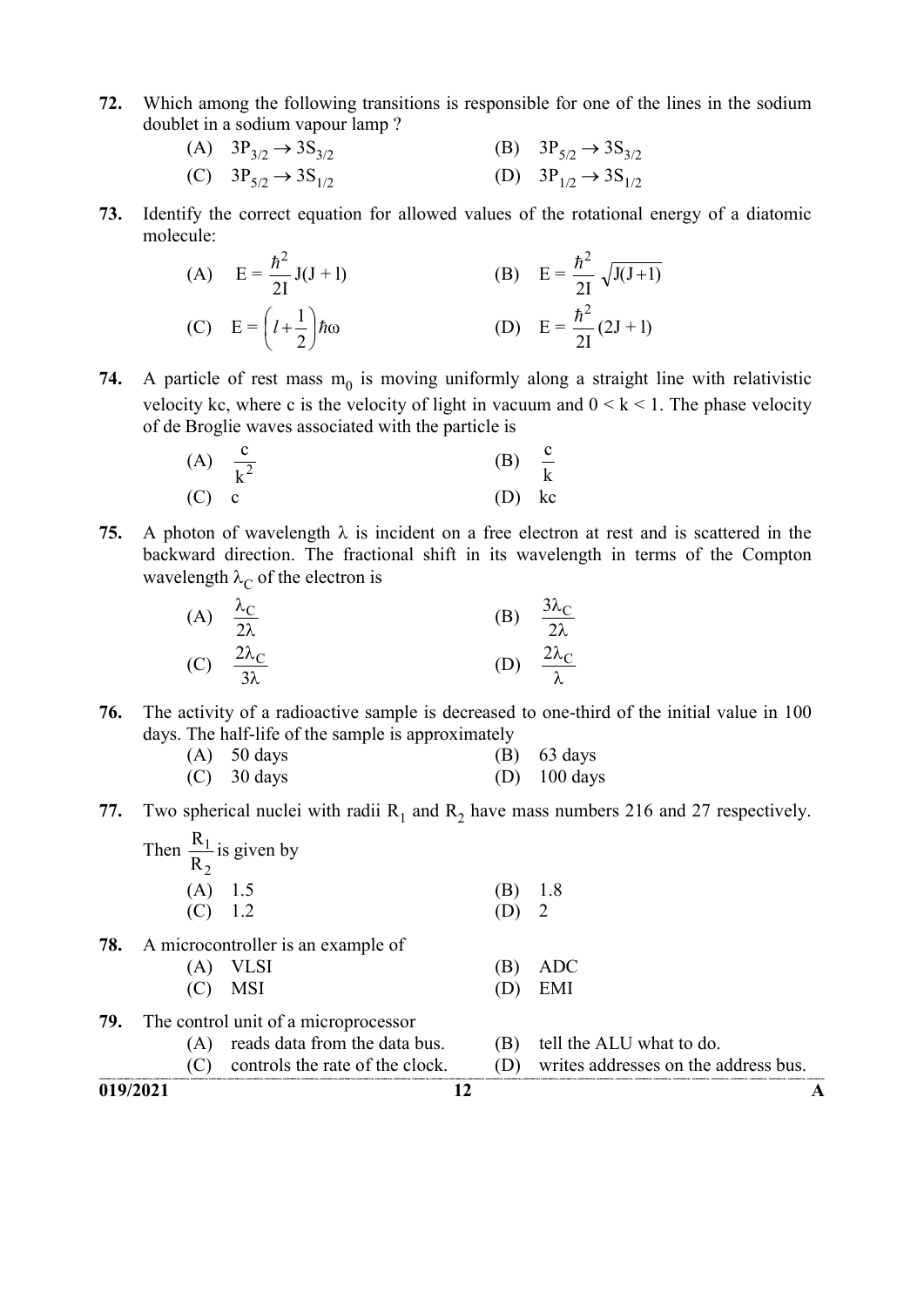| $\mathbf A$ |                               | 13                                                                                              |            | 019/2021                                                                                   |
|-------------|-------------------------------|-------------------------------------------------------------------------------------------------|------------|--------------------------------------------------------------------------------------------|
|             | (C)                           | Stimulated Raman scattering.                                                                    |            | (D) Sum-frequency generation.                                                              |
|             | (A)                           | Optical Kerr effect.                                                                            | (B)        | Four-wave mixing.                                                                          |
| 90.         | susceptibility $\chi^{(2)}$ . |                                                                                                 |            | Identify the second order nonlinear optical phenomena related to the quadratic             |
|             | (C)                           | Carbon-dioxide Laser                                                                            | (D)        |                                                                                            |
|             | (A)                           | Argon Laser                                                                                     |            | (B) All Gas-Phase Iodine Laser<br>Helium-Neon Laser                                        |
| 89.         |                               | Which laser uses chemical pumping to achieve population inversion?                              |            |                                                                                            |
|             | (C)                           | Inhomogeneous broadening                                                                        | (D)        | Pressure broadening                                                                        |
|             | (A)                           | Homogeneous broadening                                                                          | (B)        | Natural broadening                                                                         |
|             |                               | over a band of frequencies?                                                                     |            |                                                                                            |
| 88.         |                               |                                                                                                 |            | Which line broadening is due to the fact that atomic resonance frequencies are distributed |
|             | (C)                           | He:Ne                                                                                           | (D)        | Yb:YAG                                                                                     |
|             | (A)                           | Ruby laser                                                                                      | (B)        | Nd:YAG                                                                                     |
| 87.         |                               | Which among the following laser has a quasi-three-level system?                                 |            |                                                                                            |
|             | (C)                           | 128 bytes                                                                                       | (D)        | 256 bytes                                                                                  |
|             | (A)                           | 16 bytes                                                                                        | (B)        | 64 bytes                                                                                   |
| 86.         |                               | What is the capacity of the onboard RAM of the microcontroller 8051?                            |            |                                                                                            |
|             | (C)                           | 16                                                                                              | (D)        | 255                                                                                        |
|             | (A)                           | 7                                                                                               | (B)        | 8                                                                                          |
| 85.         |                               | How many comparators are required in a flash ADC with 8 - bit output?                           |            |                                                                                            |
|             | (C)                           | Maskable interrupt                                                                              | (D)        | Non-Maskable interrupt                                                                     |
|             |                               | (A) Vector interrupt                                                                            | (B)        | Non-Vector interrupt                                                                       |
| 84.         | processor?                    |                                                                                                 |            | What is the type of interrupt in 8085 where the interrupt address is known to the          |
|             |                               |                                                                                                 |            |                                                                                            |
|             | (C)                           | $16 - bit$                                                                                      | (D)        | 32 - bit                                                                                   |
| 83.         | (A)                           | What is the width of the address bus in 8085?<br>$4 - bit$                                      | (B)        | $8 - bit$                                                                                  |
|             |                               |                                                                                                 |            |                                                                                            |
|             | (A)<br>(C)                    | all inputs are low.<br>more than one input is high.                                             | (B)<br>(D) | one input is high.<br>All inputs are high.                                                 |
| 82.         |                               | The output of a 3-input NAND gate is low when                                                   |            |                                                                                            |
|             |                               |                                                                                                 |            |                                                                                            |
|             |                               | (C) $\overline{A} + \overline{B}$                                                               | (D)        | $A + B$                                                                                    |
| 81.         |                               | The reduced form of the Boolean expression $\overline{A}$ .B.(B+C) is<br>(A) $\overline{A} + B$ | (B)        | $A + \overline{B}$                                                                         |
|             |                               |                                                                                                 |            |                                                                                            |
|             | (C)                           | <b>ROM</b>                                                                                      | (D)        | Cache memory                                                                               |
|             | (A)                           | <b>RAM</b>                                                                                      | (B)        | Hard disk drive                                                                            |
| 80.         |                               |                                                                                                 |            | Where does the code used by a microprocessor when it is first switched on is stored?       |

 $[P.T.O.]$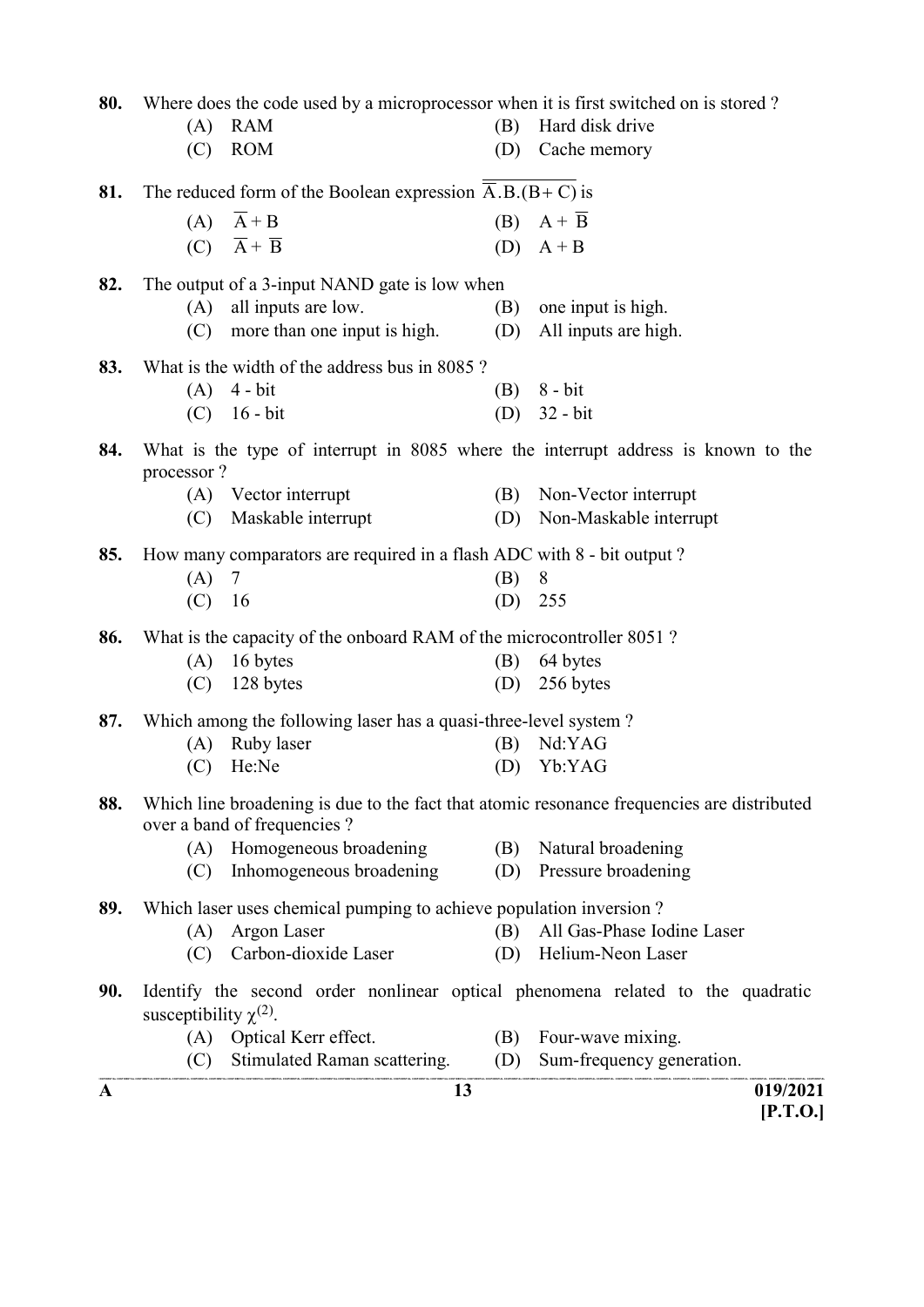91. The total number of guided modes in a step index fibre is NOT related to

(A) the V number. (B) length of the fibre. (C) radius of the fibre core. (D) numerical aperture of the fibre.

92. The mean optical power launched into an 8 km long of fibre that has no connectors or

splices is 100  $\mu$ W. If the mean optical power at the fibre output is 10  $\mu$ W, the overall signal attenuation in decibels is

| $(A)$ 10 dB | $(B)$ 16 dB |
|-------------|-------------|
| $(C)$ 23 dB | $(D)$ 46 dB |

- 93. Consider a beam of light of wavelength  $\lambda$  incident normally on a system of a polariser and an analyser. The analyser is oriented at 45° to the polariser. When an optical component is introduced between them, the output intensity becomes zero. The optical component is
	- (A) a quarter-wave plate. (B) a thin lens.
	- (C) a half-wave plate. (D) a glass plate.

94. Light travelling between two points in a medium takes a path for which

- (A) distance is always minimum. (B) time of flight is extremum.
	- (C) time of flight is always minimum. (D) distance is extremum.

**95.** The wavelength of a photon that has an energy of  $3.6 \text{ eV}$  is

- (A) 870 nm (B) 542 nm
- (C) 450 nm (D) 345 nm

96. The chemical potential of an ideal Bose gas at any temperature will be

- (A) either zero or negative (B) necessarily positive
- (C) necessarily negative (D) either zero or positive

97. Which among the following crystal structure has a wrong coordination number given ?

- (A) face centred cubic  $-6$  (B) diamond  $-4$ 
	- (C) body centred cubic 8 (D) hexagonal closed packed 12

**98.** A plane cubic lattice intercepts the three crystallographic axes at  $\left( a, \frac{a}{2}, \frac{2a}{2} \right)$ , 3  $\frac{2a}{2}$ 2  $\left[ a, \frac{a}{2}, \frac{2a}{2} \right]$ Ĵ  $\left(a, \frac{a}{2}, \frac{2a}{2}\right)$  $\setminus$ ſ

respectively. The Miller indices of the plane are

(A)  $(342)$  (B)  $(243)$ (C)  $(63.4)$  (D)  $(2.3.1)$ 

99. The exciting radiation in a Raman scattering experiment is 5460 Å and the Stokes line is at 5520Å. The wavelength of the anti-Stokes line is at

| (A) $4220 \text{ Å}$ | (B) $6550 \text{ Å}$ |
|----------------------|----------------------|
| (C) $5400 \text{ Å}$ | (D) $5720 \text{ Å}$ |

100. The electromagnetic wave passing though a medium has an electric field ⊥<br>=

E =  $E_0 \cos(10^7 x + 10^7 y - 10^{15} t) \hat{z}$ . The refractive index of the medium is

| $(A)$ 1.0 | $(B)$ 1.5 |  |
|-----------|-----------|--|
| $(C)$ 3.0 | (D) $4.2$ |  |

 $019/2021$  A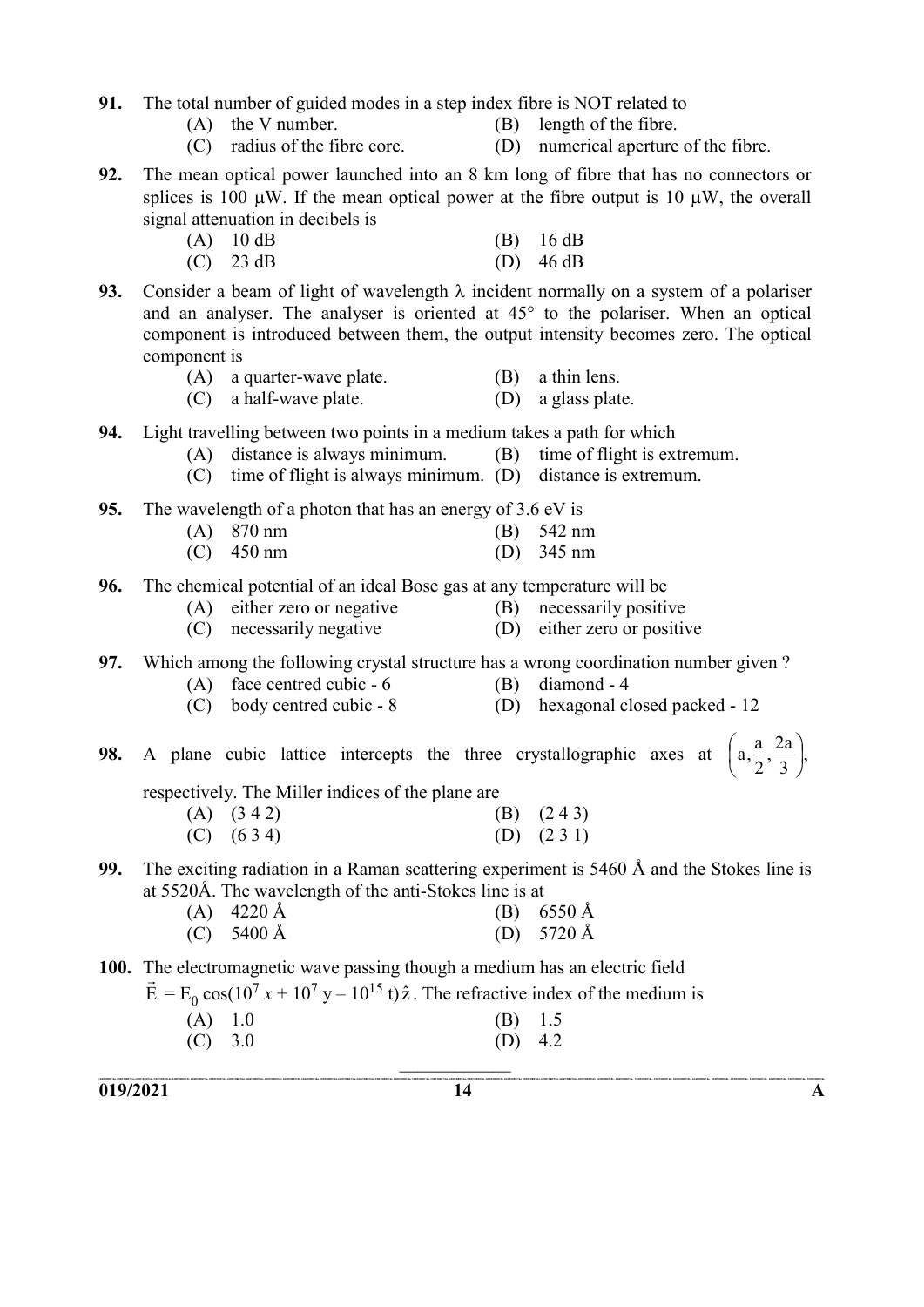# SPACE FOR ROUGH WORK